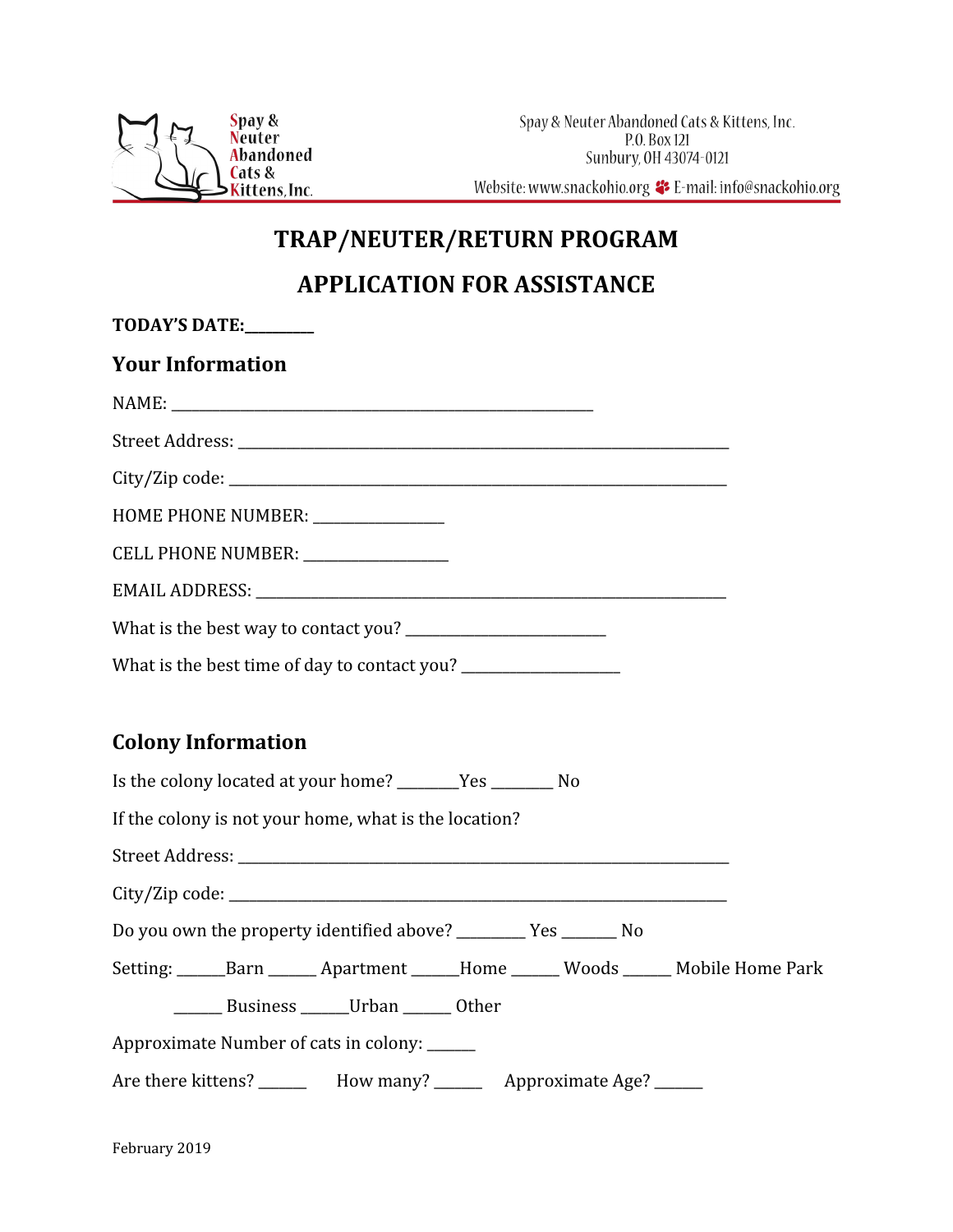

Have you attempted to manage this colony in the past (that is, through catch and kill, relocation, or trap/neuter/return)? Yes No

Date of attempt: \_\_\_\_\_\_

What was attempted? \_\_\_\_Catch and Kill \_\_\_\_Relocation \_\_\_\_\_\_\_\_ Trap/Neuter/Return

## **Other Caregivers**:

| Name:  | Name:  | Name:  |
|--------|--------|--------|
| Phone: | Phone: | Phone: |

## **Program Requirements**

Are you willing to feed, water, shelter, and monitor the cats as long as you live here? \_\_\_\_\_Yes \_\_\_\_\_No

Do you understand the cats will be returned to your colony after they are spayed/neutered?\_\_\_\_\_Yes \_\_\_\_\_No

Are you willing to keep the cat(s) confined in a trap on your property in a garage, on a porch or deck, or other safe area prior to and after the surgery? Yes No If no, please explain.

Do you understand that it may take more than one attempt by volunteers to trap the cats of the colony and agree to work to accommodate volunteer/veterinary clinic schedules? Yes No

Do you agree to spay/neuter all cats and kittens before the cats/kittens are re-homed (if applicable)? \_\_\_\_\_\_\_\_ Yes \_\_\_\_\_\_\_ No

Are you willing to try and trap/neuter/return ALL cats/kittens in the colony if SNACK volunteers are unable to complete your project (because of hard-to-catch, trap-wary cats, schedule conflicts, or weather conditions)? \_\_\_\_\_\_\_\_ Yes \_\_\_\_\_\_\_\_\_ No

I have read the Frequently Asked Questions about the Trap/Neuter/Return program on the SNACKOhio website, [www.snackohio.org.](http://www.snackohio.org/) I understand failure to follow the recommendations of the volunteers regarding my project will lead to the termination of SNACK's volunteer assistance and financial help. \_\_\_\_\_\_\_\_\_ Yes \_\_\_\_\_\_\_\_ No